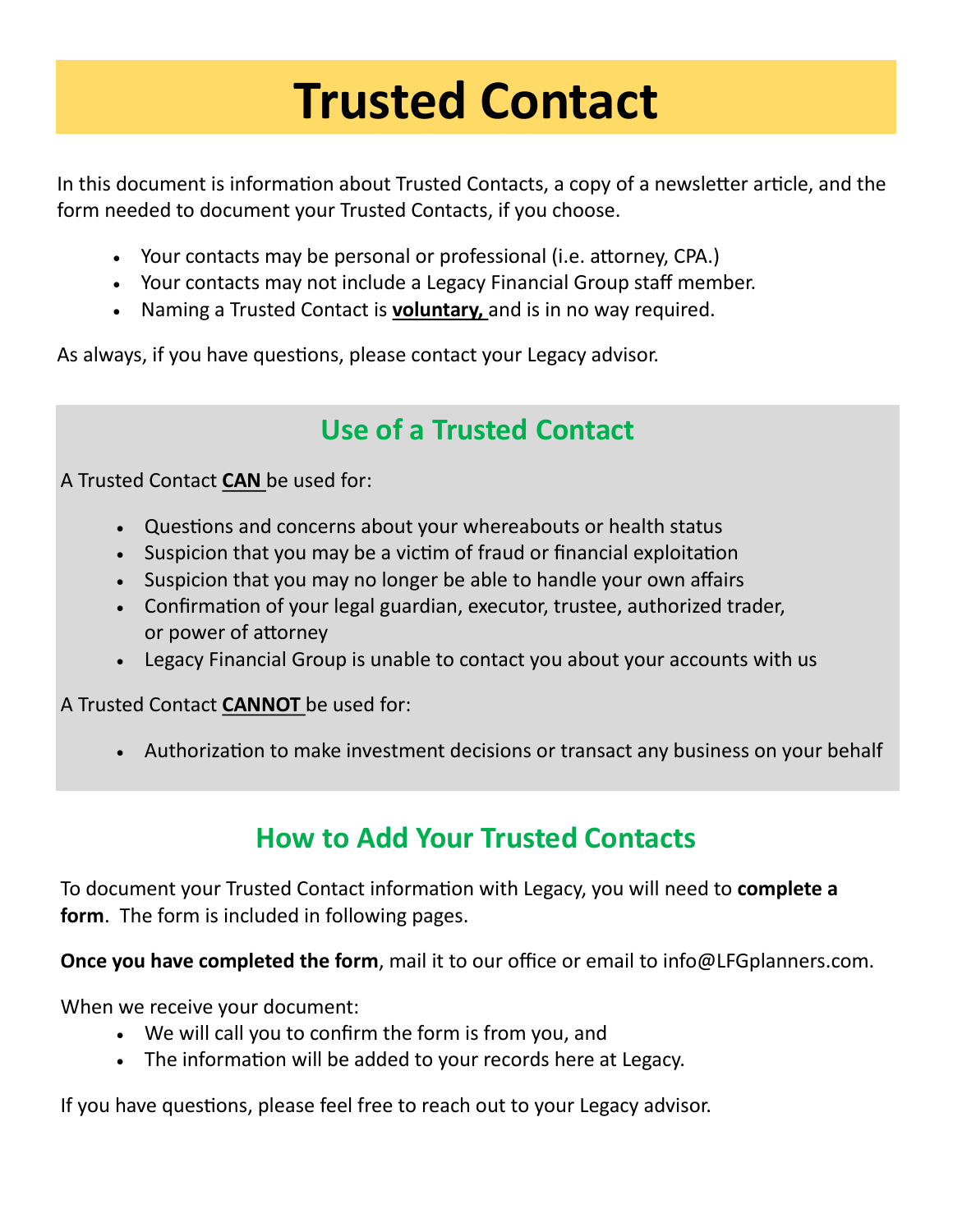

# **Trusted Contact Authorization**

| <b>Trusted Contact #1</b>              |                                                                                                                                                                                                    |
|----------------------------------------|----------------------------------------------------------------------------------------------------------------------------------------------------------------------------------------------------|
|                                        |                                                                                                                                                                                                    |
|                                        |                                                                                                                                                                                                    |
|                                        |                                                                                                                                                                                                    |
| <b>Trusted Contact #2 (Optional)</b>   |                                                                                                                                                                                                    |
|                                        |                                                                                                                                                                                                    |
|                                        |                                                                                                                                                                                                    |
|                                        |                                                                                                                                                                                                    |
|                                        |                                                                                                                                                                                                    |
|                                        | To give Legacy Financial Group permission to work directly with your trusted PROFESSIONAL contacts<br>(attorney, CPA, etc.) should the need arise, please provide their contact information below: |
| <b>PROFESSIONAL Trusted Contact #1</b> |                                                                                                                                                                                                    |
|                                        |                                                                                                                                                                                                    |
|                                        |                                                                                                                                                                                                    |
| <b>Full Mailing Address</b>            |                                                                                                                                                                                                    |
| <b>PROFESSIONAL Trusted Contact #2</b> |                                                                                                                                                                                                    |
|                                        |                                                                                                                                                                                                    |
|                                        |                                                                                                                                                                                                    |
|                                        |                                                                                                                                                                                                    |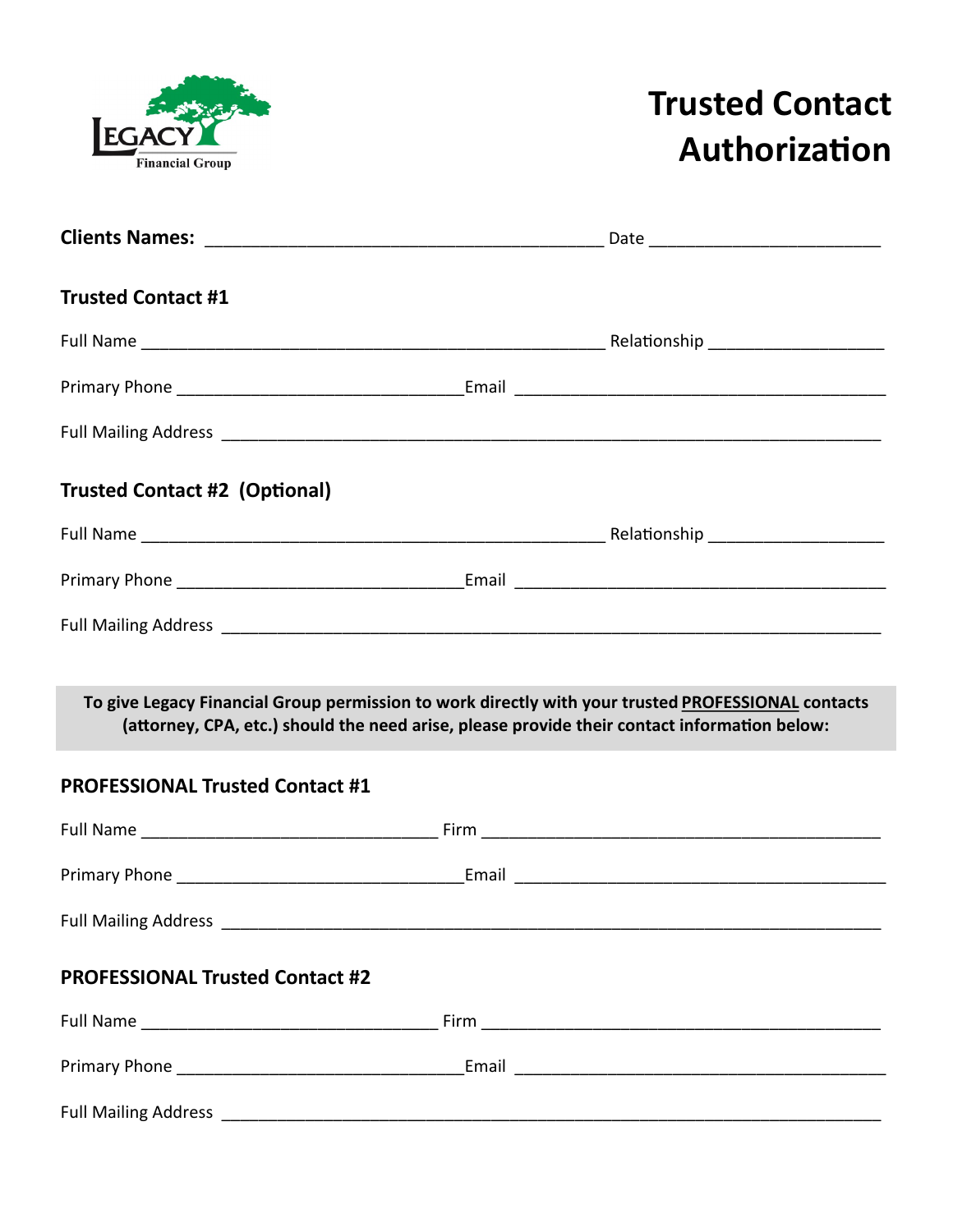# **Trusted Contact Authorization—Page 2**

#### **Clients Names:** \_\_\_\_\_\_\_\_\_\_\_\_\_\_\_\_\_\_\_\_\_\_\_\_\_\_\_\_\_\_\_\_\_\_\_\_\_\_\_\_\_\_\_\_\_\_\_\_\_\_\_\_\_\_\_\_\_\_\_\_\_\_\_\_\_\_\_\_\_\_\_\_\_

#### **Disclosures**

By completing this form, you authorize Legacy Financial Group to contact the named person(s) and/or firms for the following reasons:

- • If there are questions or concerns about my whereabouts or health status;
- • If Legacy Financial Group suspects that I may be a victim of fraud or financial exploitation;
- If Legacy Financial Group suspects that I might no longer be able to handle my financial affairs;
- • To confirm the identity of any legal guardian, executor, trustee, authorized trader, or holder of power of attorney; or
- • If Legacy Financial Group has any other concerns or is unable to contact me about my accounts with Legacy Financial Group.

#### **NOTE: Your Trusted Contact must be someone other than an account owner and cannot be your Legacy Financial Group advisor. You may provide additional Trusted Contacts by completing and signing additional Trusted Contact Authorization forms.**

You further agree that:

- • The Trusted Contact Authorization does not impose any obligation that Legacy Financial Group communicate with my trusted Contact person(s);
- • The Trusted Contact Authorization does not authorize the Trusted Contact person(s) to make any investment decisions or transact any business on my behalf;
- • The Trusted Contact Authorization is optional and I may change or withdraw it at any time by notifying Legacy Financial Group in writing;
- • All named Trusted Contact person(s) are age 18 years of age or older;
- • Legacy Financial Group is released and discharged from all claims, causes of action, damages, losses, expenses, costs, and liabilities of any kind that may arise out of, relate to, and are in connection with the release of, or failure to release, personal and/or account information to the Trusted Contact person(s).

#### **This form authorizes Legacy Financial Group to reach out to the named Trusted Contacts, notify them that they are your Trusted Contact, and share the Disclosures listed above.**

| <b>Signatures</b> |      |
|-------------------|------|
|                   |      |
| Signature         | Date |
| Signature         | Date |

Legacy Financial Group | 6000 Grand Ave, Suite B | Des Moines, IA 50312 (515) 255-3306 | Info@LFGplanners.com | www.LFGplanners.com

Investment advisory services offered through Legacy Financial Group, LLC, a Registered Investment Adviser. Past performance is no guarantee of future returns. Securities offered through Registered Representatives of Brokers International Financial Services, LLC. Member SIPC. Legacy Financial Group and Brokers International Financial Services are not affiliated companies.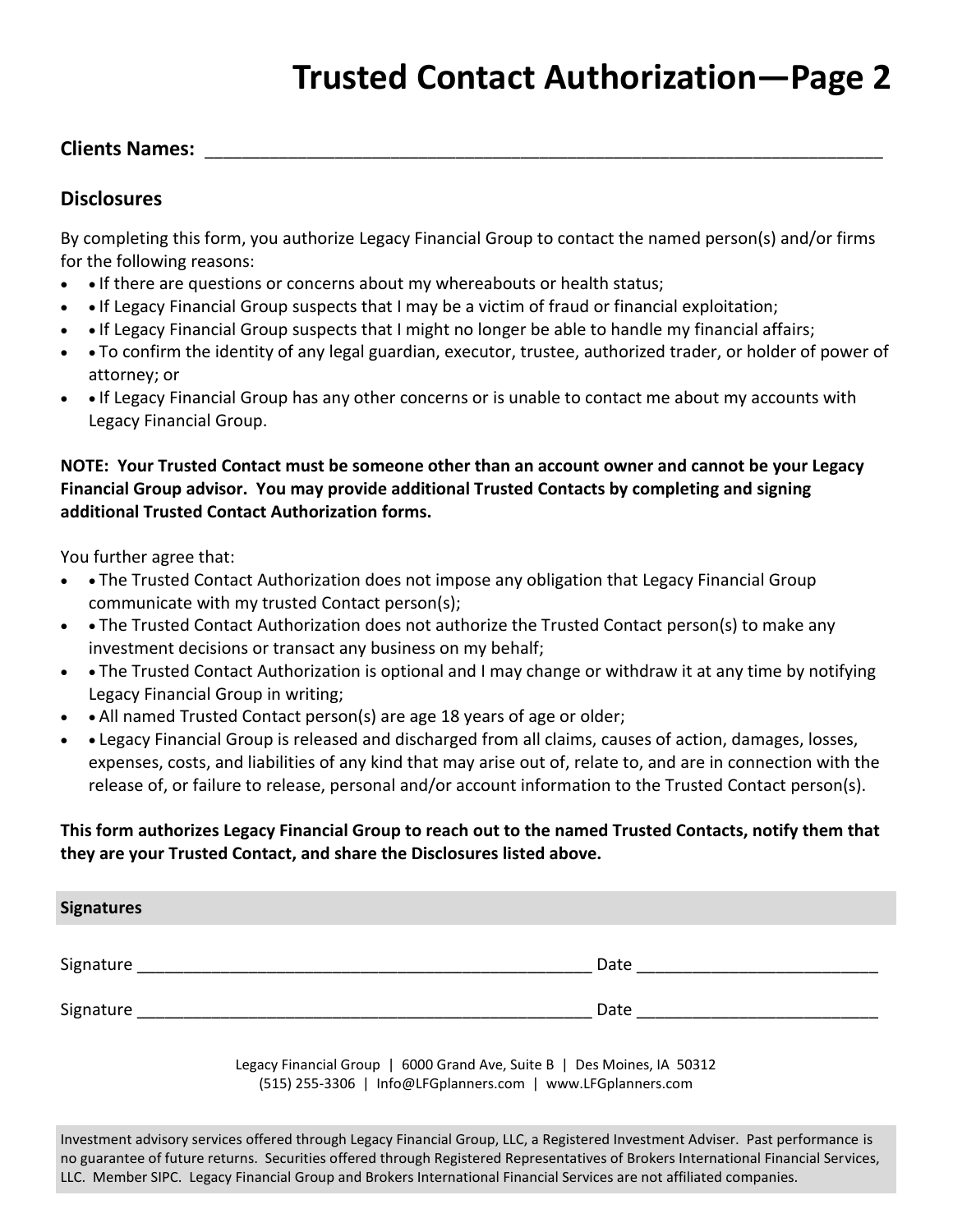



### **Who Is Your Trusted Contact?**

#### *This vital investment account question should be answered sooner rather than later.*

**Investment firms have a new client service requirement.** They must now ask you if you would like to provide the name and information of a trusted contact.<sup>1</sup>

You do not have to supply this information, but it is encouraged. The request is made with your best interest in mind – and to lower the risk of someone crooked attempting to make investment decisions on your behalf.<sup>1</sup>

**Why is setting up a trusted contact so important?** While no one wants to think ill of someone they know and love, the reality is that seniors have lost an average of \$50,200 to someone they know. And studies have shown that almost half of all seniors aged 65 and older manage their own finances. Statistically speaking, if you fall within this age range, you could be vulnerable to scams.<sup>1</sup>

**The trusted contact request is a response to this reality.** The Financial Industry Regulatory Authority (FINRA) now demands that investment firms make reasonable efforts to acquire the name and contact info of a person you trust. This person is someone that investment firms can contact if financial exploitation is suspected or they suspect the investor is suffering a notable cognitive decline.<sup>2</sup>

Investment firms may now put a hold on disbursements of cash or securities from accounts if they suspect the withdrawals or transactions amount to financial exploitation. In such circumstances, they are asked to get in touch with the investor, the trusted contact, and adult protective services or law enforcement agencies, if necessary.<sup>2</sup>

**Who should your trusted contact be?** At first thought, the answer seems obvious: the person who you trust the most. Yes, that individual is probably the best choice – but keep some factors in mind.

Ideally, your trusted contact is financially savvy, or at the very least, financially literate. You may trust your spouse, your sibling, or one of your children more than you trust anyone else, but how much does that person know about investing and financial matters?